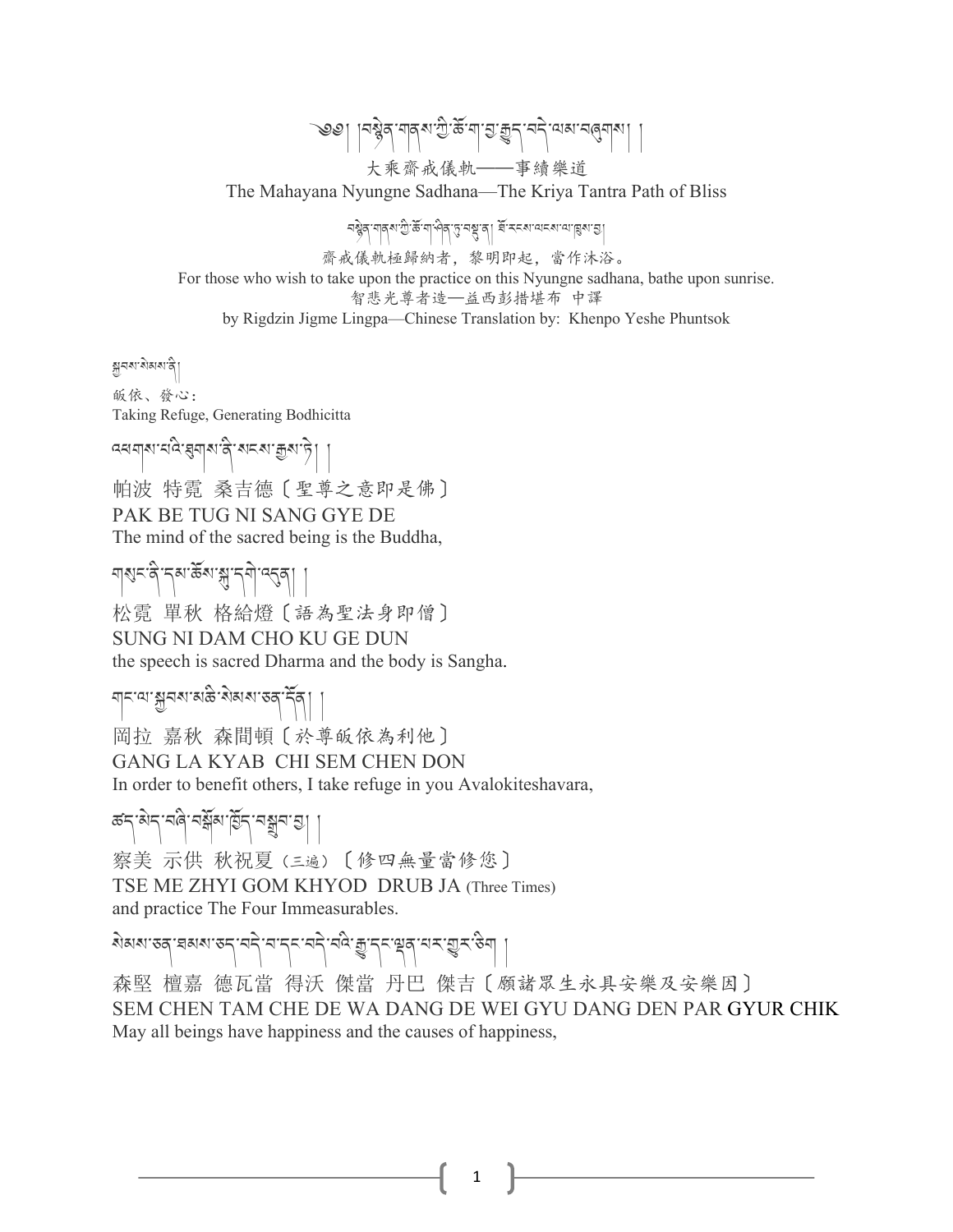8<br>बैर्गर्न्छलन्दर्भवविद्यं गुः पैर्न्ट्र्यलम्य अप्रै

德阿當 德阿傑 傑當 札瓦 傑吉〔願諸眾生永離眾苦及眾苦因〕 DUK NGAL DANG DUK NGAL GYI GYU DANG DRAL WAR GYUR CHIK may they be free of suffering and the causes of suffering,

১। ইন্সাম্প্রিনার্থা বার্টি-বার্টিনি বিভিন্ন বিভিন্ন বিশ্ববিদ্যালয় বিশ্ববিদ্যালয় বিশ্ববিদ্যালয়

德阿 美被 得瓦 旦巴當 摩札瓦 傑吉〔願諸眾生永具無苦之樂 我心怡悅〕 DUK NGAL ME PE DE WA DAM PA DANG MI DRAL WAR GYUR CHIK may they never be disassociated from the supreme happiness without suffering, for this I take joy,

ङ्गे सेन कमारा सन महिरा नन्दा से नगर स्थित अरुवा से सामान राज्य स्थान

涅禳 洽當 霓當 札沃 當紐 清布拉 內巴 傑吉〔願諸眾生遠離貪嗔之心 住平等舍〕 NYE RING CHAK DANG NYI DANG DRAL WE TANG NYOM CHEN PO LA NE BAR GYUR CHIK

may they remain in the boundless equanimity, free from attachment and aversion of others.

ริสุขาชัย มา สุรามสิ 之後受律儀: Begin receiving precepts

<u>য়ৼল শ্ৰিয় বেলবাৰ বাইল্</u>ডিঅ প্ৰিয় বি

桑吉 帕巴 共色梭〔佛陀聖者垂念我〕 SANG GYE PAK PA GONG SU SOL Oh Buddha and Great Beings alike, please look kindly after me,

དེང་ནས་སང་གི་ཉི་ཤར་བར། །

當尼 森格 涅霞瓦〔從今至明日出間〕 DENG NE SANG GI NYI SHAR WAR from now until tomorrow sunrise,

ষ্মনা নাৰ্ছন শ্ৰুণ নাৰ্ছন আৰু বিভি

卓究 格當 莫聰修〔斷除殺盜不淨行〕 SOK CHO KU DANG MI TSANG CHO may I cease all impure acts of killing, stealing,

### Wན་དང་ཆང་དང་X་གར་Aན། །

怎當 羌當 樂噶見〔妄語飲酒歌舞飾〕 DZUN DANG CHANG DANG LU GAR GYEN lying, drinking alcohol, singing and dancing, wearing jewelry and ornaments,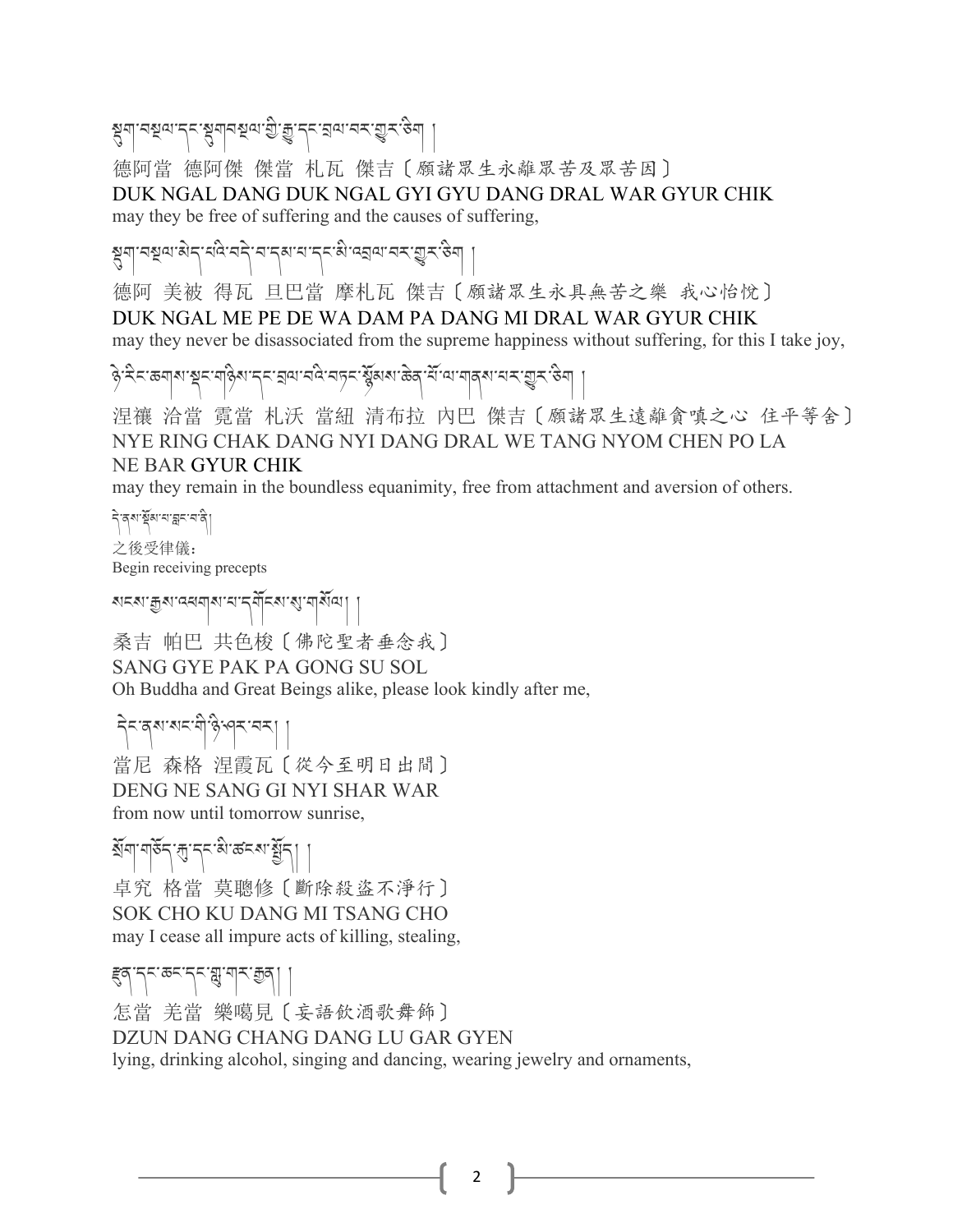## য়ি শ্বন মইন্দই ইই নৰা

持單 陀當 希珠瑟〔高廣大床非時食〕 TRI TEN TO DANG CHI DRO ZE using tall wide beds and eating at improper times.

#### হানমান্টাঅন্'অমা'নক্কন্'ম'নম্ভন'।

蹦德 顏拉 嘉巴忠〔如是八支謹守護〕 PANG TE YEN LAK GYE PA SUNG May I uphold these eight branches of vows,

জৈ অঁনৰ নুমাষ্ট্ৰা বৰ্ষৰ মানৰ বিনাগৰ দিব পৰি

紐蒙 紮得 君巴修(三遍)〔願摧諸部煩惱敵〕 NYON MONG DRA DE JOM PAR SHOK (Three Times) and destroy the enemies of mental afflictions.

དེ་ནས་མEན་བ<ེད་གསལ་གདབ་པ་ནི། 其次, 明觀智慧尊者於對面, 誦咒 Next, visualize the wisdom deity in front of you and recite:

#### <u>ঝু</u> ধ্রী দ্রার্থই বাই বাই বাই বাই বিষ্টা

嗡 索巴哇 謝達 薩瓦 達瑪 索巴瓦 示多 吽 OM SO BHA WA SHUD DHA SAR WA DHAR MA SO BHA WA SHUD DHO HAM

# यून ववे हर बार दे में पृ बवे बेन ।<br>सन्

冬波 昂蕾 熱渥 達利穰〔空性中現清淨普陀刹〕 TONG BE NGANG LE RI WO TA LE SHYING In the state of emptiness which the realm of Potala manifests,

### হ্ন স্কুন ন্ট্ৰিঅ'ৰ্ম্মন স্তু: ষ্ট্ৰুম' ব্ল' মান্ত্ৰ 'ষ্টুন'

渥囊 金括 切幾 達丹當〔放光蓮花月輪坐墊上〕 O NANG KYIL KHOR CHU KYE DA DEN TENG on a moon lotus cushion emanating rays of light,

## ទិঃ लुचौ.लूढा अँडिया अर्थायात्मा अर्थना अर्थन्य ।

舍葉 雍甲 帕巴 傑頂王〔啥字變為聖尊觀世音〕 HRI YIK YONG GYUR PAK PA JIK TEN WANG the syllable HRI transforms into the Great Avalokiteshvara,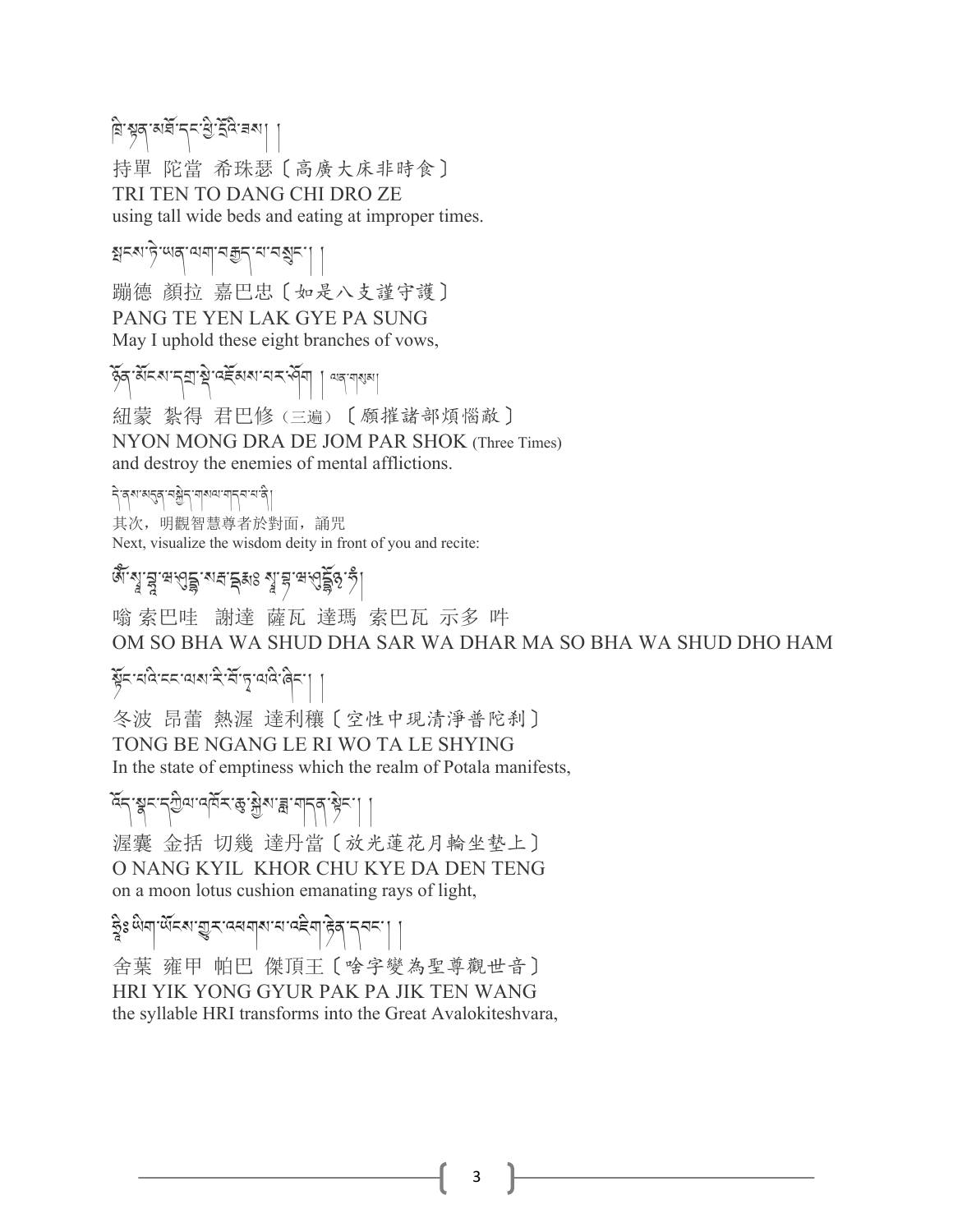স্ত্রামর্দিশান্শান্মানামান্ত্রামান্টিমান্সামান্দিমা 格多 噶薩 念被 達吉穰〔身色皎潔雙足整齊立〕 KU DOK KAR SAL NYEM PE TAB KYI SHYENG with a pristine figure and standing with feet in accordance,

ন্ম মাৰাজ্য বিৰ্ণি আৰু বিৰ্ণিত প্ৰাৰ্থ কৰি 葉巴 秋欣 雲巴 巴格瓊〔右手施印左手持白蓮〕 YE PA CHOK JIN YON PA PE KAR CHANG the right hand forming a mudra and the left hand holding a white lotus,

ন্ন্য:শ্ল'ষঁন:ৰ্দ্ভশাৰ্ম:ৰ্ম্বন'ৰ্বন'কুমা

握紮 陀策 思帕 諾薇哲〔五分髮髻摩尼珠莊嚴〕 WU TRA TOR TSUK ZUR PU NOR BU TRE a crown bun is adorned with a precious jewel,

২ি:২নাম:মুষ্টিদুর্শ্বর্শনম:প্রা.ঘে.ঘেনান|

惹達 哲霓 欣碧 霓瑪噶〔以羚羊皮覆盖其乳房〕 RI DAK DRI NA SHÜN PÉ NU MA KAP the left breast is covered in antelope skin,

সাক্ষিক্ষ ঘনৰ মুদ্ধৰ ব্লাব্দি বিদ্যা

噶悉 賢塔 達思 雲德哲〔嘎希裙子以左而圍繞〕 KA SHI SHAM TAP TA ZUR YÖN DU TRI a Ka shi skirt wraps from the left.

## बिद्धिलान्याञ्चेत् श्रुवारू नार् स्था अहेत्या

日澈 格丹 念恰 德薇則〔具九寂相耳環手鐲飾〕 ZHI TSÜL GU DEN NYEN CHA DU BÜ DZÉ Decorated with earrings and bracelets of the nine peaceful signs,

त्र : क्षेत्र : अब्धान नवे मेन सेन सेन नवे ।

香秋 森會 沃色 庚內初〔菩提薩埵周身放光芒〕 JANG CHUP SEM PÉ Ö ZER KÜN NÉ TRO light rays radiate from the Bodhisattva,

থ্যস্থিত প্ৰাণ্ড স্থায় বিভিন্ন বিদ্যালয় ।

桑吉 香森 惹真 璋中故〔諸佛菩薩持明仙人繞〕 SANG GYÉ JANG SEM RIN DZIN DRANG SONG KOR surrounded by all the Buddhas, Bodhisattvas, Vidyadhara and Rishi.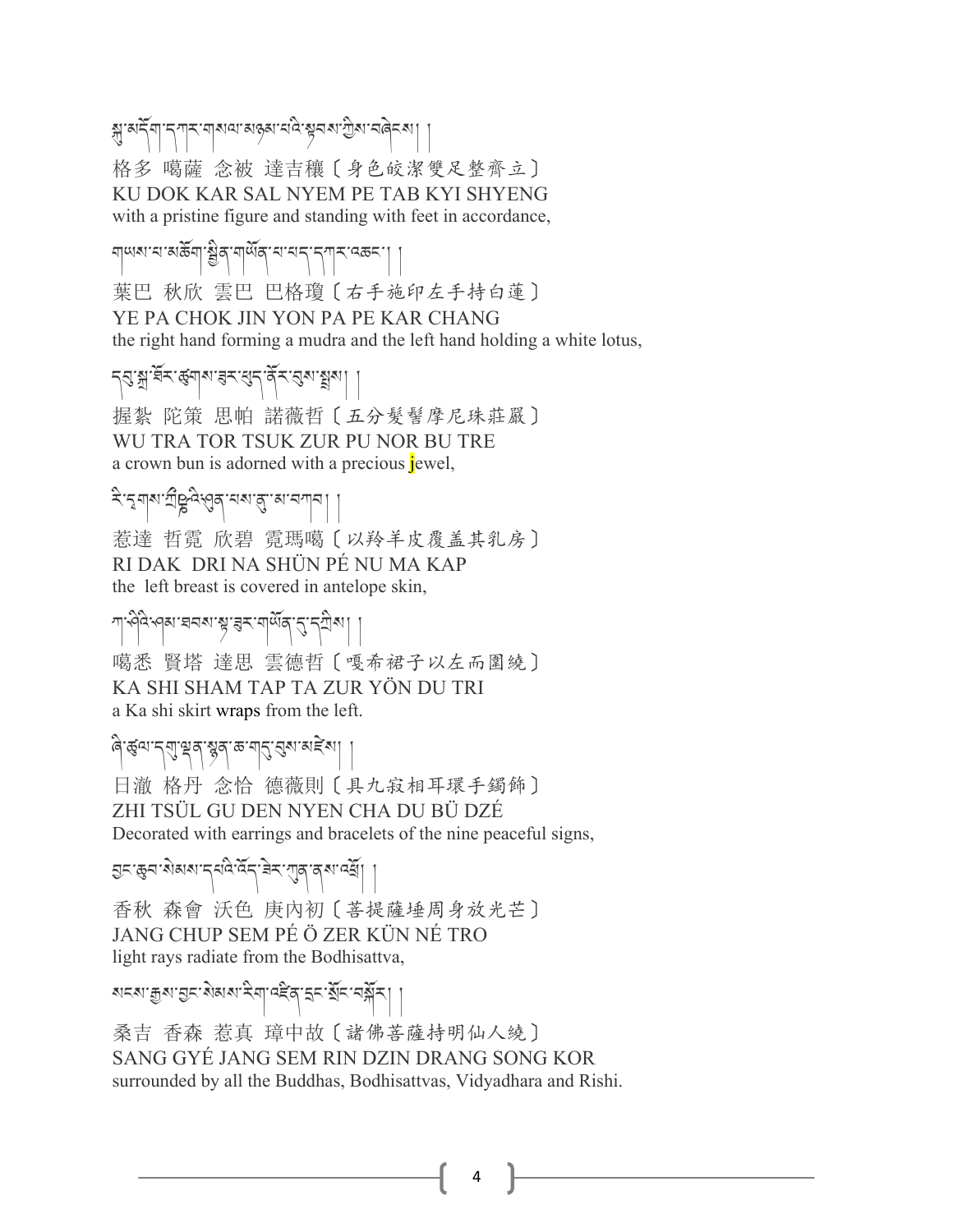དེ་çར་གསལ་བའི་གནས་གCམ་ཡིག་འé་ལས། ། 德達 薩渥 南森 葉哲磊〔明觀三處嗡啊吽放光〕 DÉ TAR SELWÉ NÉ SUM YING DRU LÉ Visualize the three areas with "Om", "Ah", "Hung" radiating with lights,

རང་འ\འི་ཡེ་ཤེས་སེམས་དཔའ་Vན་\ངས་བZིམ། །

穰紮 益西 森華 賢彰騰〔迎請智慧尊眾無二入〕 RANG DRÉ YÉ SHÉ SEM PA CHEN DRANG TIM inviting the wisdom deities to enter and become inseparable with me.

নিৰ্মায়ুন্দ্ৰিন নী 複次迎請: Invitation

খাত্ত্বৰাজ্যখনাত্ত্বাপূৰ্বাস্ত্ৰীজনীৰ্বাস্থী $\mathcal{L}[\mathcal{S}^{\infty}]$ 

瑪利 森堅 艮傑 袞傑將〔一切有情之怙主〕 MA LÜ SEM CHEN KÜN GYI GÖN GYUR CHING Guardian of all sentient beings, leaving none unprotected,

ㅋธุรุ สิรธุรรมธุรุ สิรธุรกุ ครัสเมตร์ (สิ

德得 宏吉 摩薩 炯匝拉〔降盡魔眾之天尊〕 DÜ DÉ PUNG CHÉ MI ZÉ JOM DZÉ LHA deity who vanquishes the terrifying legions and hosts of demons,

८६४: क्षेत्राया:बेय:हं:चढ़ेव:बोड़ेव:बीर:चो

歐南 瑪利 傑仁 欽傑巴〔萬法如實遍知者〕 NGÖ NAM MA LÜ JI ZHIN KHYEN GYUR PA you who know all realities as they are without omission,

নৰ্ডৰ শ্ৰুষ্ অৰ্মি নৰ্ডৰ নাৰ্ছ আৰু বিৰোধী ৰাজ্য প্ৰাৰ্থি ।

炯丹 括吉 內德 夏色梭〔諸佛眷屬祈蒞臨〕 CHOM DEN KHOR CHÉ NÉ DIR SHEK SU SÖL Transcendent Conqueror, with your retinue please come to this place.

अक्र्ट्न्'न'वे| हे श्लेन्'श्रु'न्'बान्गा अन्नगामो छन् छन'युन् नर्थेवा अङ्ग्ण क्रूथ वर्ष्याक्ष्य कर्मात्रा नवाय

供養: 在此念诵-所有十方等迴向眾生及佛道 七支供 隨以廣略任一曼紮作供養。 Offering: recite the seven branches of offering to offer to the Buddhas of Ten Directions and dedicate the merits to all sentient beings. Make offering in broad or concise mandala.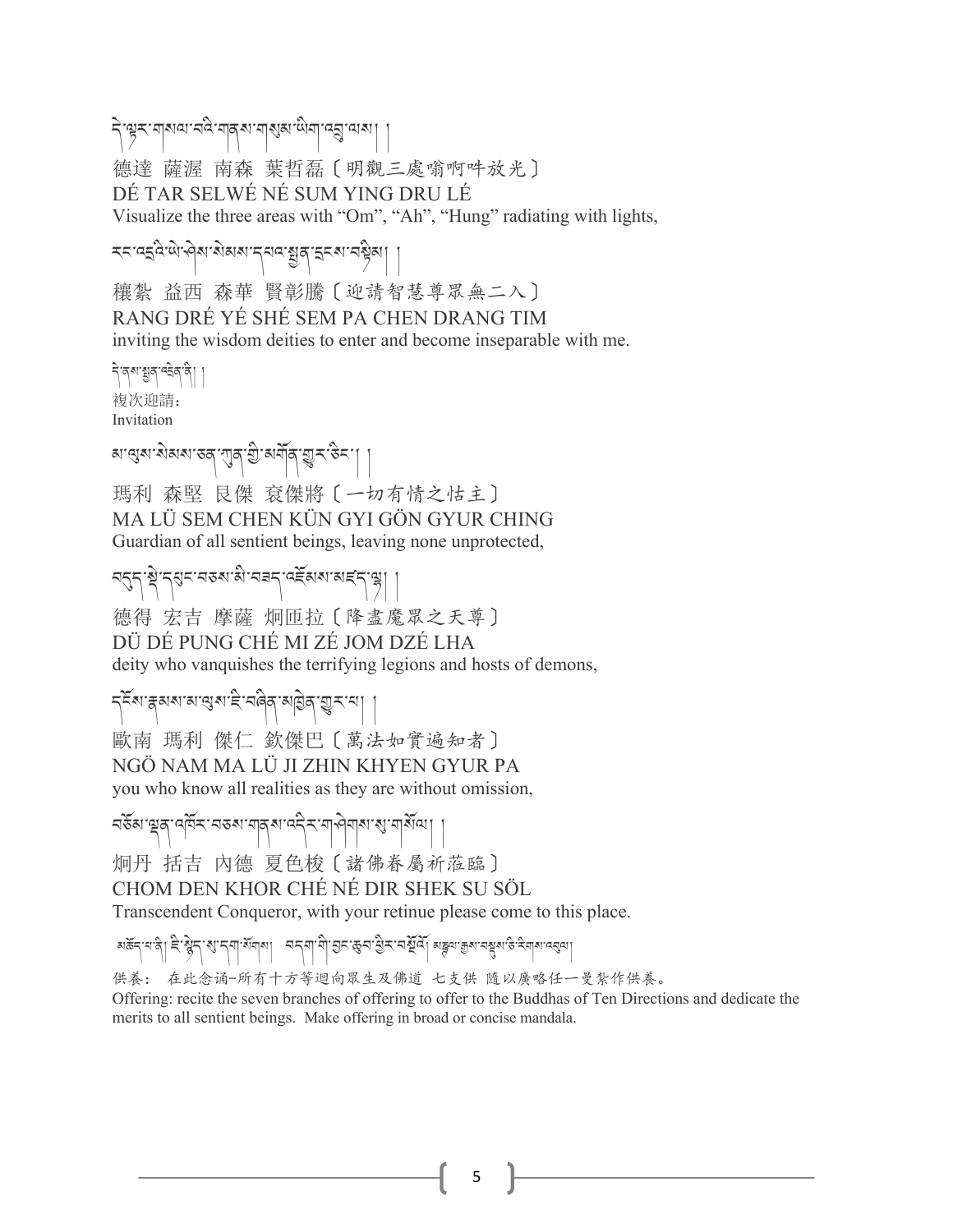う៝<sub>゚</sub> बुबाझर स्वादे के अन्य स्वादे स्वादे स्वादे स्वादे स्वादे स्वादे स्वादे स्वादे स्वादे स्वादे स्वादे स्वाद<br>स्वादे स्वादे स्वादे स्वादे स्वादे स्वादे स्वादे स्वादे स्वादे स्वादे स्वादे स्वादे स्वादे स्वादे स्वादे स्वा

îོགས་པའི་སངས་Aས་གང་བ4གས་དང་། །

卓波 桑吉 岡書當〔現今安住正等覺〕 DZOK PÉ SANG GYÉ GANG ZHUK DANG The complete perfect Buddha of the present,

གང་དག་འདས་དང་མ་/ོན་པ། ། 剛達 德當 瑪尋巴〔過去未來諸佛尊〕 GANG DAK DÉ DANG MA JÖN PA and the Buddhas of the past and future,

ริสุราชิ ริมา (สิ้น 35 德達 吉色 大囉將〔於彼一切悉隨學〕 DÉ DAK JÉ SU DAK LOP CHING I shall follow you and train accordingly,

হন:স্কুন:ম্বুন:মুন্মুন:উশ্

香秋 夏巴 修嘉吉〔誓願修持菩提行〕 JANG CHUP CHÉ PA CHÖ GYUR CHIK and vow to practice in the actions of Bodhicitta,

খ'ৰ্ইঅ'ষ্ট্ৰব্দ্ব্ৰশ্ব ইম্বাৰ্জী |

帕儒 尋著 卓傑霓〔願我圓滿六度後〕 PA RÖL CHIN DRUK DZOK GYI NÉ may I perfect The Six Transcendents,

ক্স্ক্রিশ্রাষ্ণ স্বার্জ্ব বিদ্রা ।

卓著 森間 塔傑孝(三遍)〔無餘度脫六道眾〕

DRO DRUK SEM CHEN TAR GYI SHOK (Three Times)

and benefit all sentient beings of the six realms,

ङ्गालार् सारीया सङ्केर्ट्- (अरुक्तान्) हेर्या जात्मन्) | हेर्बर अख्लाका की

入坐精勤持念六字大明咒(嗡嘛呢唄咪吽) Meditate and recite the Six Syllable Mantra (Om Mani Padme Hum) diligently

རང་གི་སྲི་རོར་པད་རྒིའ་སྐིང་།

穰格 歇沃 巴帝當〔自方頭頂蓮月上〕 RANG GI CHI WOR PÉ DÉ TENG On one's own crown is a lotus moon,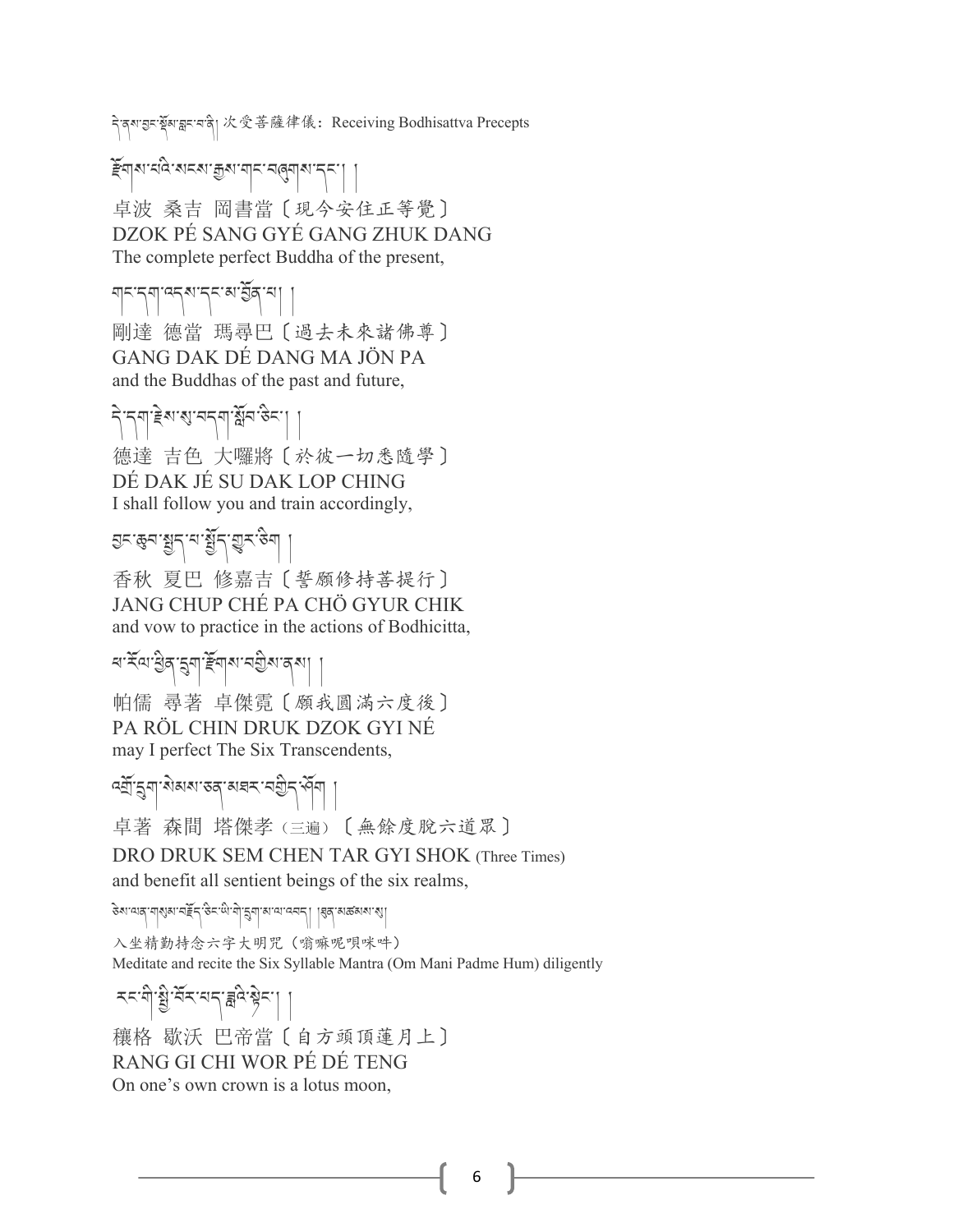รุฑิ สัร รุยม สัชธุ สุมสิ 給隆 華幕 巡內霓〔行來吉祥比丘尼〕 GÉ LONG PEL MO JÖN NÉ NI sits the Palmo Bishu nun,

হিক্কিন্স মহন মাত্ৰী ৰাজ্য নামৰ পৰী 沃親 匝巴 磊叁德〔與尊美言意善思〕 NGO CHEN DZÉ PA LEK SAM TÉ With kind words and benevolent attitude as she is,

জিল্লে আৰু সিংস্কাৰ সমূহ বিদ্যালী আৰু সিংস্কাৰ দি

嗡 喇嘛 傑鼎 袞波拉 香擦落〔嗡 世間怙主上師前敬禮〕 OM LA MA JIK TEN GÖN PO LA CHAK TSEL LO Om! To the Guru, refuge of this world, I prostrate,

# $|\hat{\beta}$ व्'क्ष'ब्ग'श्रे $\gamma$ 'म'बाबुब्ग'बेर्बन्'म'में $|$

傑鼎 喇嘛 則巴 森傑 多巴波〔世主上師三有所贊者〕 JIK TEN LA MA SI PA SUM GYI TÖ PA PO the one who is praised by all beings of the three realms,

# ซุซิเซิเซอิรัย อร์ราราชราช อร์ราราร์

拉葉 卓渥 德當 蒼碧 多巴波〔天主魔及梵天所贊者〕 LHA YI TSO WO DÜ DANG TSANG PÉ TÖ PA PO by the Lord of Heaven, demons and Brahmin

# ৰ্বন ঘণ্ড শ্ৰীৰ অৰু ঘণ্ট বিখ্যা শ্ৰীৰ ঘন কৰি দি <u>মু</u>

特碧 佳秋 多必 智巴 匝巴波〔釋迦聖尊所贊成就者〕 TUP PÉ GYEL CHOK TÖ PÉ DRUP PAR DZÉ PA PO and by Buddha Shakyamuni.

વદ્દેવા हेन् শাৰ্মৰ শ্ৰী ৰামীৰ শিৰাজী আৰু বিশিষ্ট বিশিষ্ট বি

傑定 森傑 袞波 秋拉 香擦落〔頂禮三界殊勝之怙主〕 JIK TEN SUM GYI GÖN PO CHOK LA CHAK TSEL LO I prostrate to the profound refuge of all three realms,

ㅋฺने ग] लेग|अ'न्यन|अन्] अन्धिका अन्य करने

德刹 花美 格德 格桑 增巴波〔如來無量身持妙身者〕 DÉ SHEK PAK MÉ KU TÉ KU ZANG DZIN PA PO whose magnificent body is that of infinite Buddhas,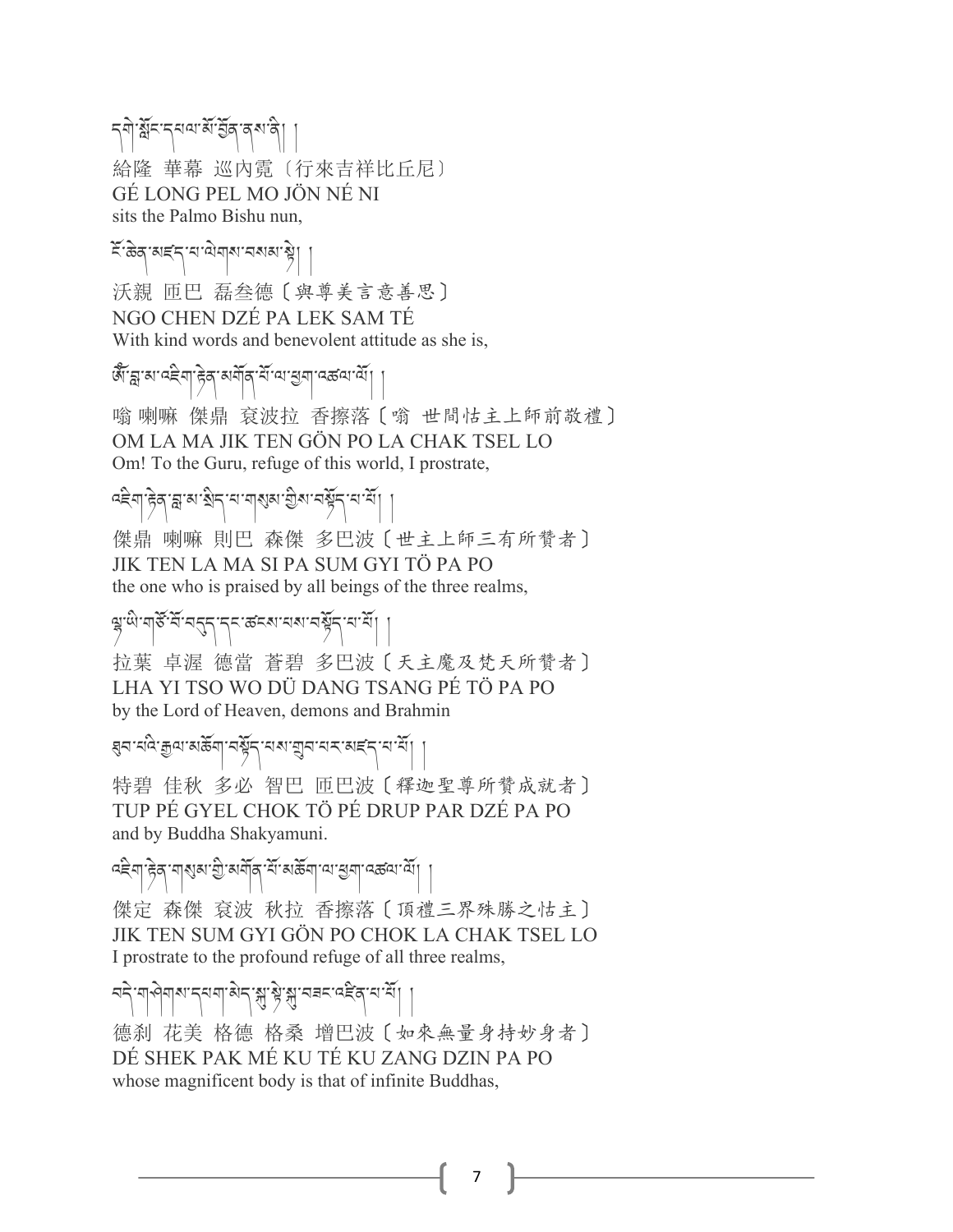ㅋธุ์ ๆ จุตุ ๆ สุราย สุราย สุราย จุตุ จุตุ จุตุ จุตุ จุตุ

德刹 囊瓦 塔葉 鄔金 增巴波〔頂持無量光佛莊嚴者〕 DÉ SHEK NANG WA TA YÉ WU GYEN DZIN PA PO with Amithabha sitting on his crown,

শ্রনা নালিখে প্রভূত্রা ষ্ট্রিন্দু, দুর্বার্থ শ্রেষ্ট ব্যক্স মুখ্য প্রত্য শ্রন্থ।

夏葉 秋仁 葉大 之袞 色瓦波〔右手施勝除鬼饑渴者〕 CHAK YÉ CHOK JIN YI DAK TRÉ KOM SEL WA PO his right hand dispelling the hunger of pretas,

ব্রুনা নার্মব নারী নতুনা স্থা স্থল নার নারী।

修雲 色杰 巴密 南巴 堅巴波〔左手執持金蓮莊嚴者〕 CHAK YÖN SER GYI PE MÉ NAM PAR GYEN PA PO his left hand holding the golden lotus,

## \ི་ཞིམ་རལ་པའི་ãེང་བ་དམར་སེར་འúག་པ་པོ། །

智仁 日偉 常瓦 瑪水 秋巴波〔芬芳金黃髻鬘飄動者〕 DRI ZHIM REL PÉ TRENG WA MAR SER KHYUK PA PO with a golden yellow hair bun and wavering fragrances,

#### ৰ্ণমেখ্য ক্ৰুমানা ব্ৰানাম্ব্য প্ৰকাষ্ট্ৰ খানা মুখি

雅日 吉巴 達瓦 達沃 資巴波〔面輪如月光滿美貌者〕 ZHEL RÉ GYÉ PA DAWA TA BUR DZÉ PA PO his face is like moonlight endowed with beauty**,**

# $\left[\frac{1}{2} \sum_{i=1}^N \mathcal{N}(i) - \mathcal{N}(i)\right]$

賢吉 般瑪 秋德 桑穰 陽巴波〔殊妙青蓮眼目修長者〕 CHEN GYI PE MA CHOK TU ZANG ZHING YANG PA PO with magnificent slender eyes like the blue lotus,

#### षिःचः दुनः बुनः क्षयः नगनः देः न्तः बुवः चः में ।

卡瓦 東達 南噶 哲阿 丹巴波〔宛如雪螺潔白芬芳者〕 KHAWA DUNG TAR NAM KAR DRI NGÉ DEN PA PO pristine white fragrance like that of a conch shell,

#### $\mathbb{E}$ 'ষ্টান্'ৰ্মন্'জনাৰ্থ'ট্ৰাম্'ৰ্জিম'ৰ্'ৰ্ম্ছিন্'ন'ৰ্মী ।

智美 沃恰 莫德 存渥 增巴波〔光淨珍珠瓔珞佩戴者〕 DRI MÉ Ö CHAK MU TIK TSOM BU DZIN PA PO bearing pure white pearls and garlands,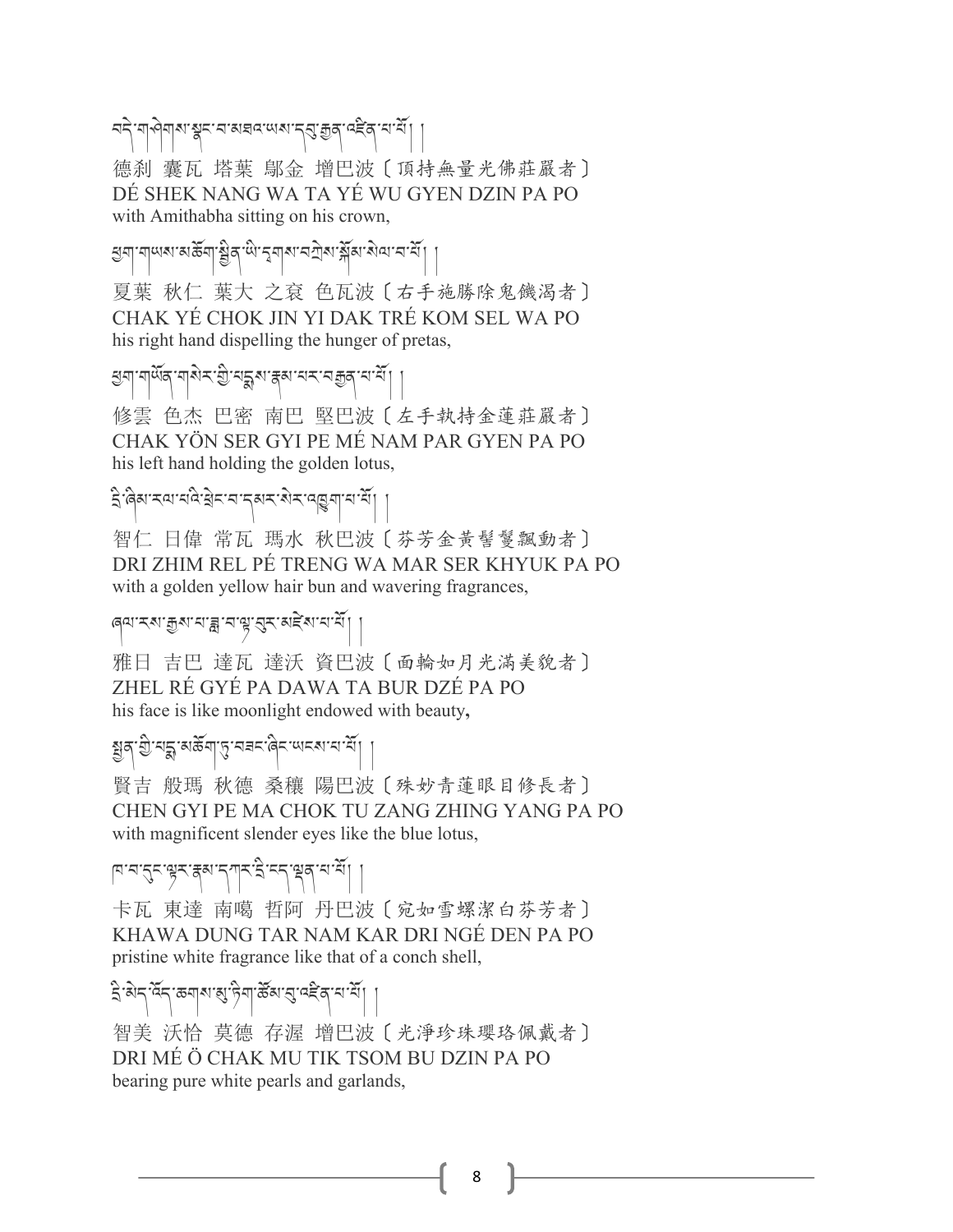མརེར་པའི་འོད་རེར་སྱ་རེངས་དམར་པོས་བརྱུན་པ་པོ།

自必 沃色 嘉穰 瑪布 堅巴波〔美光黎明紅光絢麗者〕 DZÉ PÉ Ö ZER KYA RENG MAR PÖ GYEN PA PO radiating brilliant beautiful light like that of dawn,

#### པõའི་མཚô་çར་[ག་ནི་དངར་བར་/ས་པ་པོ། །

巴米 措大 夏霓 阿瓦 悉巴波〔手如蓮海排列整齊者〕 PE MÉ TSO TAR CHAK NI NGAR BAR JÉ PA PO with hands like the ocean of lotuses,

# দदे:ষ্ট্ৰব'শ্ৰী:অৰ্হ্মদহে-ভ্ৰেব'ৰ্বিং'নাৰ্ব্বি'ন'ৰ্ম।

敦皆 真傑 多檔 單穰 順巴波〔鮮白秋雲童子青春者〕 TÖN KÉ TRIN GYI DOK DANG DEN ZHING ZHÖN PA PO and skin like autumn clouds of youthful radiance,

## देव केव बाद सेंबाद्धर मार्गदेख वे नक्कुबार सें।

仁親 芒布 吽巴 霓昵 堅巴波〔雙臂眾多珍寶嚴飾者〕 RIN CHEN MANG PÖ PUNG PA NYI NI GYEN PA PO both arms are decorated with many ornaments,

# َ ﴿ अर्थिया अर्थवा अर्थवा अर्थित के स्वाद्य स्था।

洛米 秋大 香塔 雲穰 堅巴波〔猶如勝葉手掌輕軟者〕 LO MÉ CHOK TAR CHAK TIL ZHÖN ZHING JAM PA PO his palms are as soft as precious leaves,

#### ২ি:মৃন্মণপ্ৰমাৰাম্যজ্যমান্ট্ৰিমানসানমী

惹大 巴比 霓瑪 雲巴 噶巴波〔披肩獸皮覆蓋左乳者〕 RI DAK PAK PÉ NU MA YÖN PA KAP PA PO his left breast bears the skin of a beast,

#### শ্বৰ্ষ ক'নান্,'ব্ৰৰ্ম'ষ্ট্ৰনা'উন'ক্কুৰ্'ক্নমৰ্মানক্ৰন'ন'ৰ্শী

念恰 德威 噶將 嘉南 強瓦波〔耳環手鐲裝飾柔美者〕 NYEN CHA DU BÜ GEK CHING GYEN NAM CHANG WA PO and he wears earrings and bracelets of beauty and elegance.

### $\mathbf{\hat{S}}$ សេ $\mathbf{\hat{s}}$ ក្រុង អង្គក៏ន្ទ្រាទ្រង់នៅ $\mathbf{\hat{s}}$

智瑪 美巴 巴木 秋拉 內巴波〔殊勝淨蓮之上安住者〕 DRI MA MÉD PA PAD MÖ CHOK LA NÉ PA PO The one who sits on the precious pure lotus,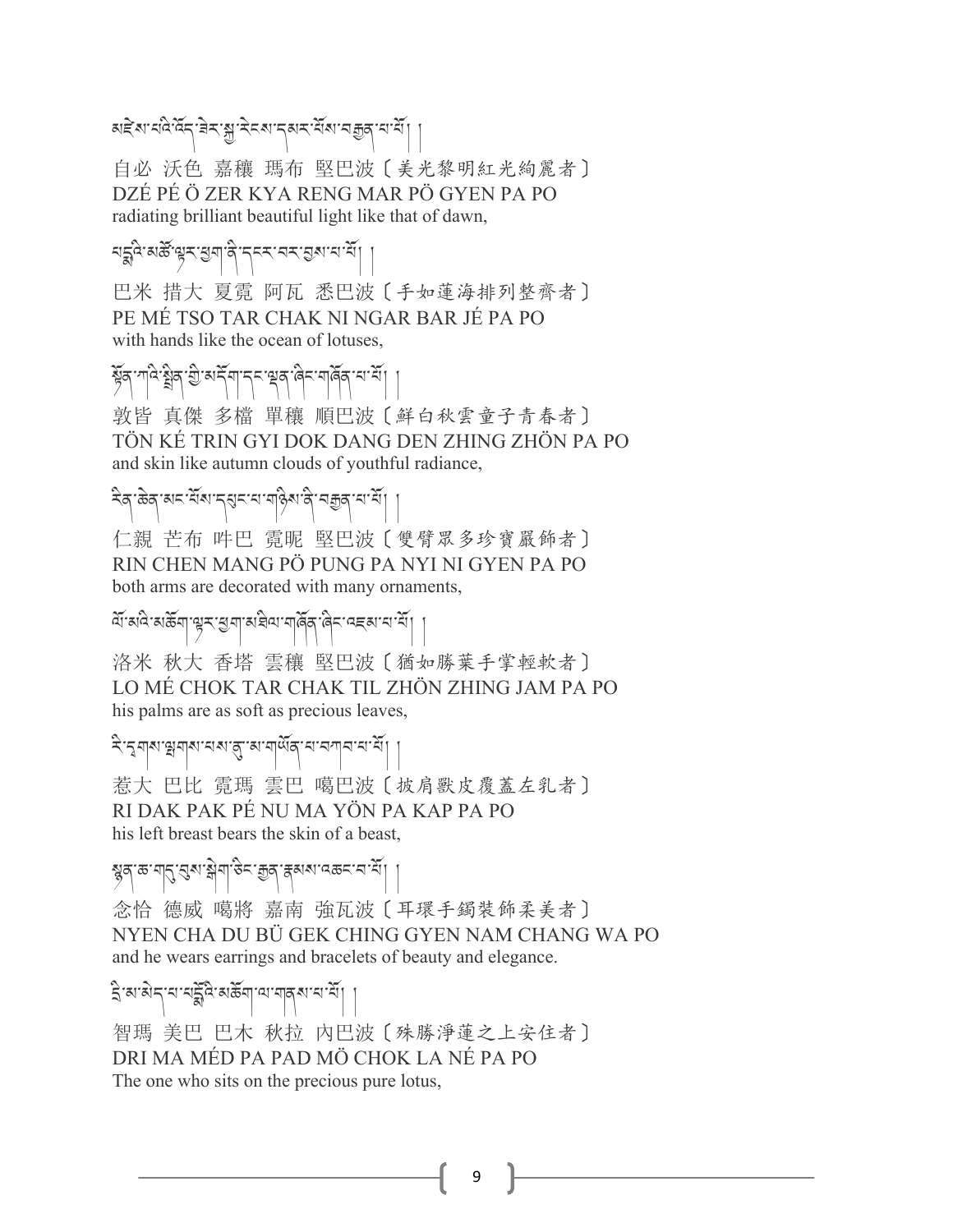स्ते देश है मुद्दे व्ह्वास्थर व्हब्य सभि

德威 沃霓 巴美 達大 堅巴波〔腹部柔軟猶如蓮葉者〕 TE WÉ NGÖ NI PE MÉ DAP TAR JAM PA PO whose stomach is as soft as the lotus leaf.

নাৰীৰ স্ত্ৰীস ৰাজ্যজন্ম আৰ্ট্ ৰ প্ৰশাসনী

色吉 噶惹 秋拉 諾微 哲巴波〔黃金妙帶嵌飾摩尼者〕 SER GYI KA RAK CHOK LA NOR BÜ TRÉ PA PO Wrapped in a golden belt inlaid with precious jewels,

শ্বাৰ্হন নৃত্ৰীৰ নেৰাৰ্হৰ নেহাৰ নেহাৰ বিদ্ৰোপী

達色 哲必 惹桑 賢塔 增巴波〔腰部圍系綾羅綢裙者〕 TA ZUR TRI PÉ RÉ ZANG SHAM TAP DZIN PA PO his waist is robed with a skirt made of silk and satin.

#### ৰ্ঘন ঘৰ মাট্টৰ মৰ্ছনা মৰ্জ ক্ৰব ঘাইন খ্ৰিৰ ঘাই।

特比 欽巧 措欽 帕入 尋巴波〔抵達能仁勝智海岸者〕 TUP PÉ KHYEN CHOK TSO CHEN PA RÖL CHIN PA PO The one with the wisdom of Buddha that reached the shore in the ocean of samsara,

# མརོནོག་བརྲིས་བརོད་ནམས་མང་རོ་ལེ་བར་བསགས་བ་རོ།

秋霓 所南 萌博 涅瓦 薩巴波〔勝得無量福德積聚者〕 CHOK NYÉ SÖ NAM MANG PO NYE WAR SAK PA PO who accumulated an infinite amount of merit,

# हेर्या १३. यद्गे चर्युद्धा यावार्या मन्त्री अव्याचार्ये ।

大德 得渥 炯內 噶納 色瓦波〔恒樂之源遣除老病者〕 TAK TU DE WÉ JUNG NÉ GA NÉ SEL WA PO the source of eternal bliss who can dispel the suffering of aging and illness,

নাম্বৰ বেছি কুমুৰ বিভিন্ন প্ৰতি বিভিন্ন প্ৰতি কৰি

森塔 匝將 卡緒 秀巴 頓巴波〔超離三界示現空行者〕 SUM TAR DZÉ CHING KHA CHÖ CHÖ PA TÖN PA PO the sky dancer who transcends the displays of three realms,

শ্বেম্ব্তে অৰ্ক্ট মন্ত্ৰ বিহন বিদ্ৰাৰ অৰ্থ শ্ৰুত নম্

利堅 秋得 德吽 初蕾 嘉瓦波〔摧伏強者魔軍勝利者〕 LÜ CHEN CHOK TÉ DÜ PUNG TRUK LÉ GYELWA PO the victorious one who destroys the powerful army of Mara,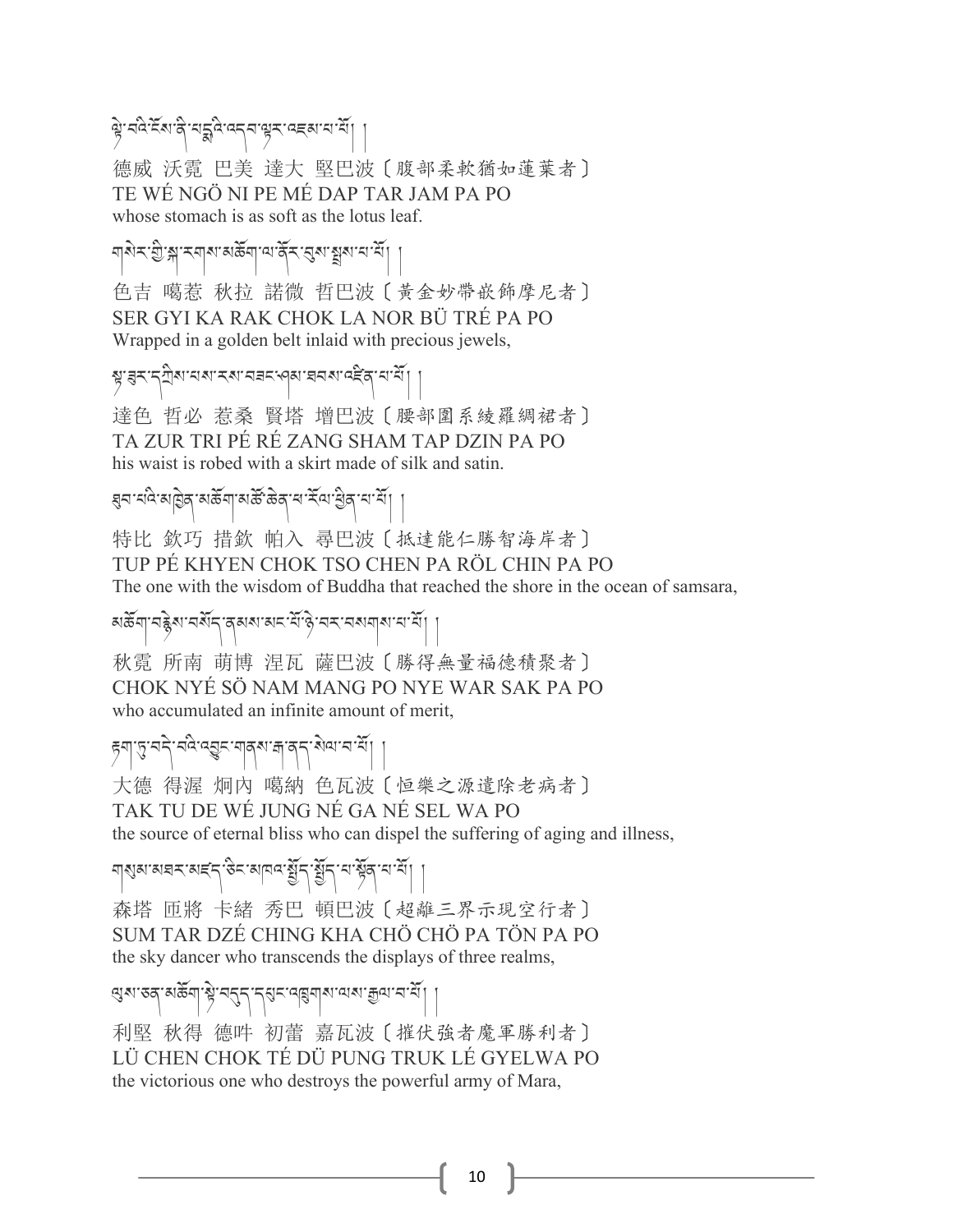নাৰীৰ ভ্ৰী কৰা নাইৰ স্ক্ৰী লুৱাৰ আৰু বিদ্যালয় ৷

色吉 岡德 紮依 雅葉 翁瓦波〔金鐲隨足響動悅意者〕 SER GYI KANG DUB DRA YI SHYAB YI ONG BA PO the one who makes delightful sounds upon moving the bracelets on his feet.

ཚངས་པའི་གནས་པ་བཞི་ཡིས་དབེན་པར་མཛད་པ་པོ། །

層被 內巴 日依 溫巴 匝巴波〔四種梵住清淨無染者〕 TSANG PÉ NÉ PA SHYI YI WEN PAR DZÉ PA PO The one who can remain as pure as the four abode realms of Brahma,

८८ ६ देख्यू रूप्य २ वर्ष है। इस्लिके कार्य प्रदेश है।

盎被 祝札 朗親 札大 夏巴波〔猶如鵝行象王傲行者〕 NGANG PÉ DRÖ DRA LANG CHEN DREK TAR SHEK PA PO the one who walks proudly like a goose and elephant king,

थॅहरू हेलु अर्थु स्वरूपया अर्थन स्वरूप से अर्थिक स्वर्धे ।

雍卓 霓瓦 薩香 丹倍 涅瓦波〔積滿而為聖教住持者〕 YONG DZOK NYÉ BAR SAK SHING TEN PÉ NYER BA PO the one who is accomplished yet remained for upholding the sacred teaching,

 $\left| \widetilde{A}^\dagger$ মবি'মস্ক্রি'ন্'ম্' মুখি'মার্মী $\left| \widetilde{A}^\dagger \right|$ 

沃美 措當 契葉 措磊 卓瓦波〔從於乳海水海度越者〕 O MÉ TSO DANG CHU YI TSO LÉ DROL BA PO the one who crosses the ocean of milk and sea water.

གང་ཞིག་ཐོ་རངས་ལངས་ནས་yག་6་áས་པ་ཡིས། །

岡示 陀穰 朗內 大德 給巴依〔若人黎明起後恒恭敬〕 GANG SHYIK TO RANG LANG NÉ TAK TU GÜ PA YI Anyone who shows devotion upon awakening at daybreak,

ह्युव रूष गविगुष्ण गुन्न्द संखेन या सेबस हेन् छेन्।<br>पु

賢瑞 則吉 汪波 葉拉 森謝將〔觀音身像心中作觀想〕 CHEN RÉ ZIK KYI WANG PO YI LA SEM JÉ CHING and visualizes Avalokiteshvara in his or her mind,

كَلَّاحُ جَاجَةِ الْكَلَّامُ الْكَلَّامُ الْكَلَّامُ الْكَلَامُ الْكَلَامُ الْكَلَامُ الْكَلَامُ الْ

多博 喬德 大給 薩瓦 多謝納〔以此殊勝讚語鮮明贊〕 TÖ PÉ CHOK DI DAK GI SAL BAR TÖ JÉ NA and recites these profound brilliant words of praise,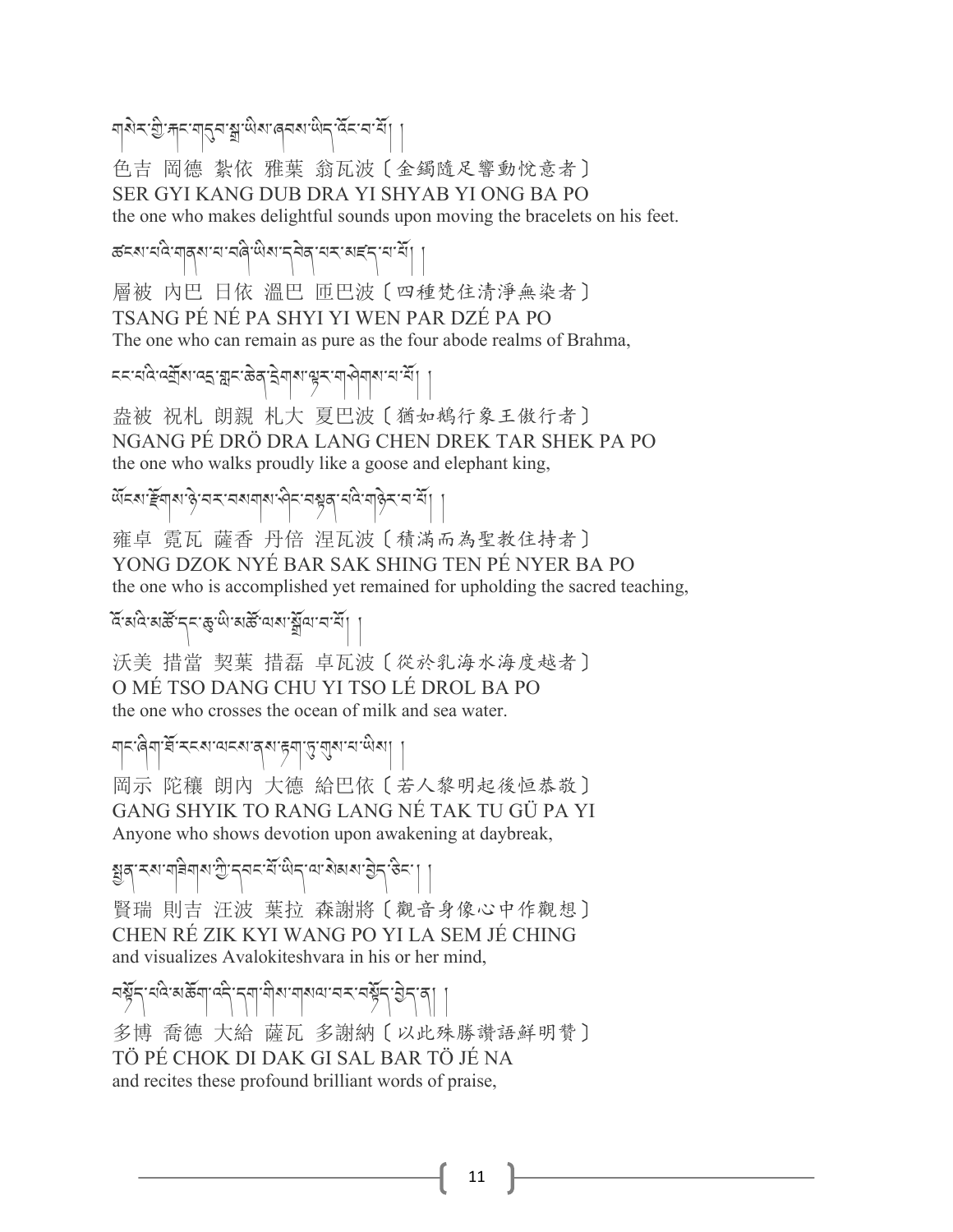55.5% के अध्ययक्ष के से बार में बे से अपने से हैं 德霓 吉巴 阿昵 沃美 音將融〔彼人不論男女之性別〕 DÉ NI KYÉ PA AM NI BÜ MÉ YIN KYANG RUNG then whether a man or woman,

# ลิ : สาร์ : สาร์ : สาร์ : สาร์ สาร์ |

吉瓦 德當 瑪嗡 吉瓦 塔嘉德〔此生以及未來一切生〕 KYÉ BA DI DANG MA ONG KYÉ BA TAM CHÉ DU this life and future lives,

द्देवा हेव दद्देवा हेव लब दर्दयान् ग्रॅंबाच लंबीच उच्चै र 吉登 吉登 磊德 古巴 庚著究〔世出世間所需悉成就〕 JIK TEN JIK TEN LÉ DÉ GÖ PA KÜN DRUB GYUR will attain all the necessary worldly and beyond worldly accomplishments.

ཞེས་པའི་བZོད་པ་ཉེར་གཅིག་/། །དེ་ནས་གསོལ་བ་གདབ་པ་ནི། 此後祈禱:(Then begin reciting this prayer)

འཕགས་པ་Vན་རས་གཟིགས་དབང་དང་། ། 帕巴 先瑞 瑟王當〔聖尊觀世音自在〕 PAK PA CHEN RÉ ZIK WANG DANG The sacred Avalokiteshvara,

तें योग्रामण्डेत्र: सेला चार्या संकार सेवी 孝吉 嘉瓦 哲吉庚〔十方界中佛佛子〕 CHOK CHÜ GYAL BA SÉ CHÉ KÜN son of Buddhas from the worlds of the ten directions,

ริราสริรายรุขายารุยัธิมา | 當德 大拉 共色梭〔此時悉皆垂念我〕 DENG DIR DAK LA GONG SU SOL please look after me at this instant.

ৰ্শনন্দ্ৰী ৰাজ্য নাৰী আৰু দু 盼德 炯內 得夏吉〔利樂来源如来之〕 PEN DÉ JUNG NÉ DÉ SHEK KYI At the source of all joy and happiness is the Buddha,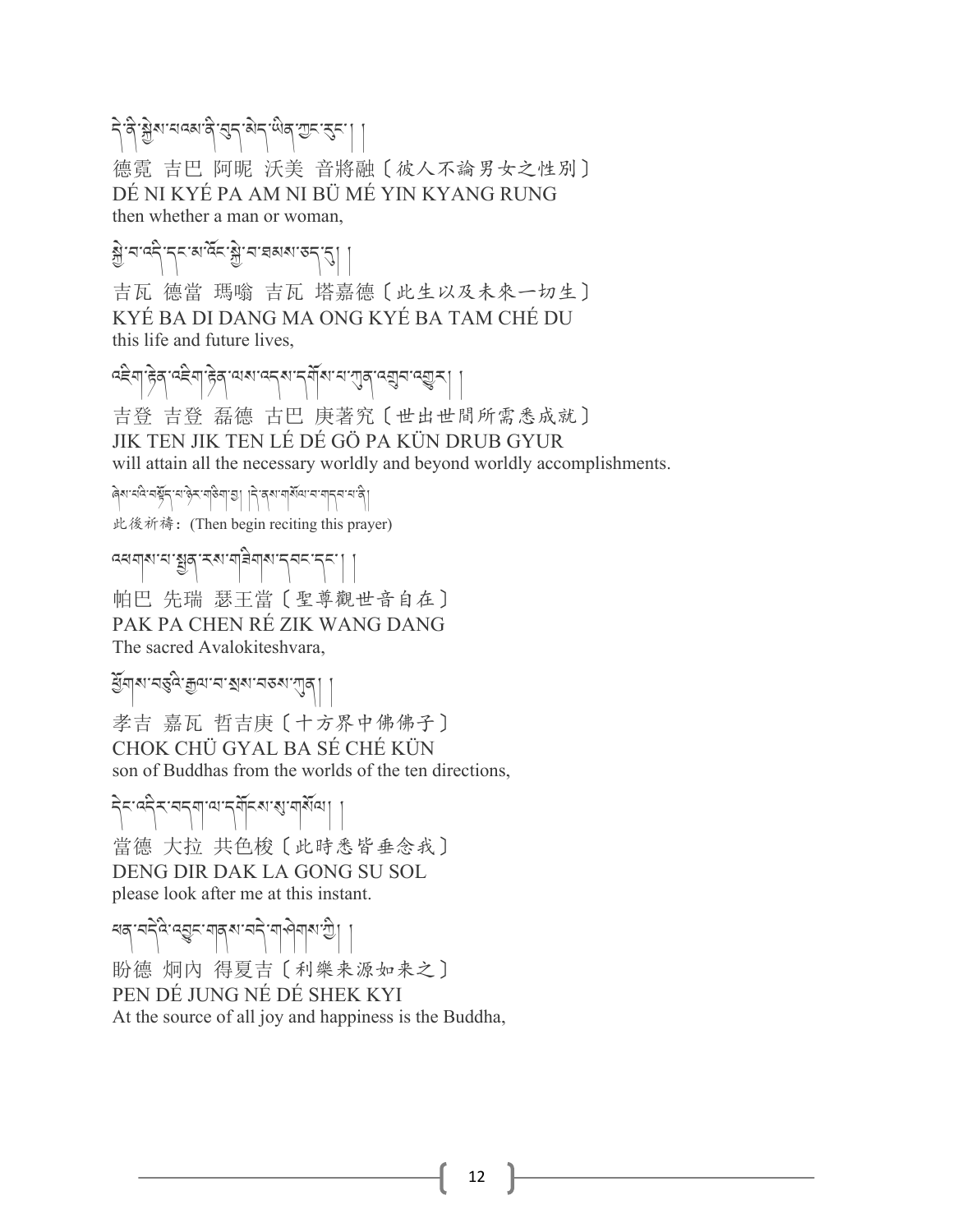#### อยู่สุ ยารุ่ม : สุด ยารุ่ม 丹巴 大穰 吉巴當〔教法興盛与繁荣〕 TEN PA DAR SHYING GYÉ PA DANG may the sacred Dharma propagate and prosper,

নম্বন্দ্ৰাৰাজ্য নক্ষ্ম নৰ্ত্তি কৰা ৷ 單被 匝拉 細霓南〔教之至親善知識〕 TEN PÉ TSA LAK SHÉ NYEN NAM may the kind teachers of the sacred teachings,

# सुर्के देन बेन वर्षे में दि वर्षे था।

格才 穰仁 卓頓培〔壽命綿長利生增〕 KU TSÉ RING SHYING DRO DÖN PEL enjoy long life and broaden enlightened activity of benefiting others,

<u>য়য়ড়৻য়য়৻ৼঀৗৼ৻৻</u>ঀ৸ড়য়৻য়৾ 塔葉 吉格 瑪歷庚〔所有如海諸眾生〕 TA YÉ KYÉ GU MA LÜ KÜN may all ocean-like sentient beings,

བདེ་ཞིང་དམ་པའི་ཆོས་ལ་Vོད། ། 德陽 丹倍 秋拉雪〔身心安樂聖法行〕 DÉ SHYING DAM PÉ CHÖ LA CHÖ have joy and peace in their mind and body to practice the teaching of sacred Dharma,

अथान्त्र क्षेत्र हेत्र शेवाया वर्द्धेन्या पुन्न

香當 念吉 色炯香〔慈與悲心得自在〕 JAM DANG NYING JÉ SEM JONG SHING endowed with liberating love and compassion,

ཞི་ëག་ང་འPེལ་ཏིང་འཛ]ན་དང་། ། 日拉 松這 當珍檔〔止觀雙融三摩地〕 SHYI LHAK ZUNG DREL TING DZIN DANG may the practice of shamata and vipassayna emerge in samadhi

# है भूदे भूद भोषा रुपा के।

傑達 傑涅 希饒祈〔如所盡所大智慧〕 JI TA JI NYID SHÉ RAB CHÉ and attain the great wisdom of all that is encompassing,